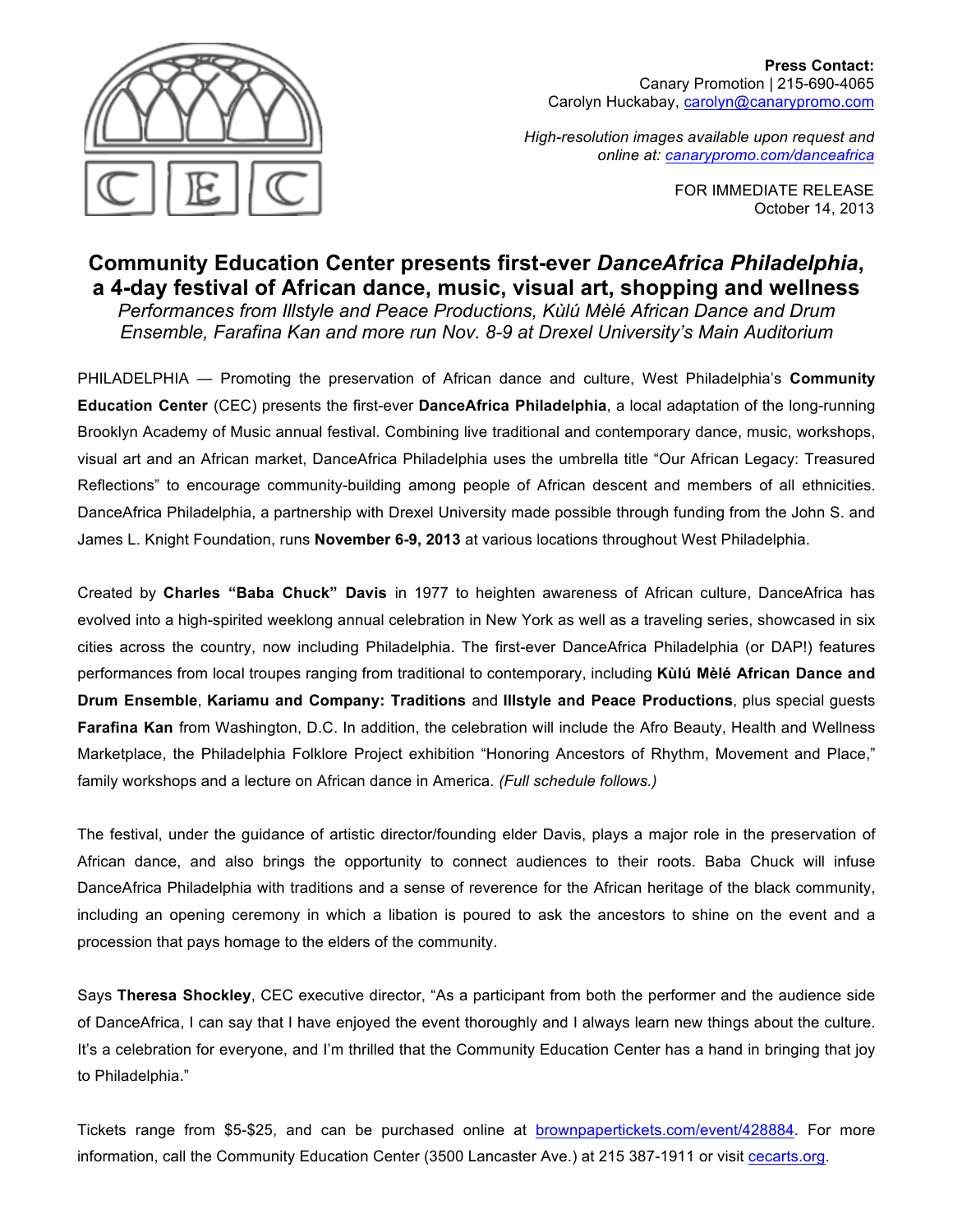## **SCHEDULE OF EVENTS**

## **Lecture: "African Dance in America: Reclaiming, Embodying, and Dialoguing with Traditions"**

*Wednesday, November 6, 7-8:30 p.m.*

*FREE; pre-registration suggested by calling 215 387-1911 or emailing cec@cecarts.org*

*Community Education Center, 3500 Lancaster Ave.*

Roundtable discussion on African dance in America will be led by members of the local African dance and drumming community, many who are featured in the local African dance history exhibition on view at the Philadelphia Folklore Project (see below). The discussion will be monitored by Dr. Kariamu Welsh from Temple University, whose company will be performing as part of DanceAfrica Philadelphia, November 8-9 (see below).

## **Exhibition/Open House: "Honoring Ancestors of Rhythm, Movement and Place"**

*Thursday, November 7, 6-8:30 p.m.*

## *FREE, no registration required*

*Philadelphia Folklore Project, 735 S. 50th St.*

Developed and presented through the Philadelphia Folklore Project's Folk Arts and Social Change Residency in partnership with the CEC and local African dancers and drummers, this exhibition honors people, places and social/political movements important in the establishment of African dance and drumming traditions among African-Americans in Philadelphia. The exhibition, on view at the Philadelphia Folklore Project through November 30, shares decades of stories, images and memorabilia of teaching, learning, performing and community-building.

## **Event: "Afro Beauty, Health and Wellness Marketplace"**

*Friday-Saturday, November 8-9, 5:30-7:30 and 9:30-10:30 p.m.*

## *FREE, no registration required*

*Drexel University Main Building, Great Court, 3141 Chestnut St.*

This traditional African marketplace/health fair, geared toward the African/African-American community, is a "mini-Odunde marketplace" with African clothing and jewelry vendors selling their wares before and after DanceAfrica's evening performances. In addition, there will be organizations on hand with information on health issues important to the African-American community.

## **Performance: DanceAfrica Philadelphia — Our African Legacy: Treasured Reflections**

*Friday-Saturday, November 8-9, 7:30 p.m.*

# *\$20 (until Oct. 21)-\$25 (\$15 for seniors/students; \$10 for children under 17)*

*Drexel University, Main Auditorium, 3141 Chestnut St.; tickets at brownpapertickets.com/event/428884*

DanceAfrica Philadelphia will present four outstanding African-American dance companies whose works range from traditional to contemporary dance. The four companies are: Kùlú Mèlé African Dance and Drum Ensemble (Phila.), Illstyle and Peace Productions (Phila.), Kariamu and Co.: Traditions (Phila), and special guest Farafina Kan (DC). *(Company bios follow below.)*

# **Workshops: Dance and Drumming**

*Saturday, November 9, 9 a.m.-3 p.m. \$10 (\$5 for children under 17), registration suggested at brownpapertickets.com/event/428884*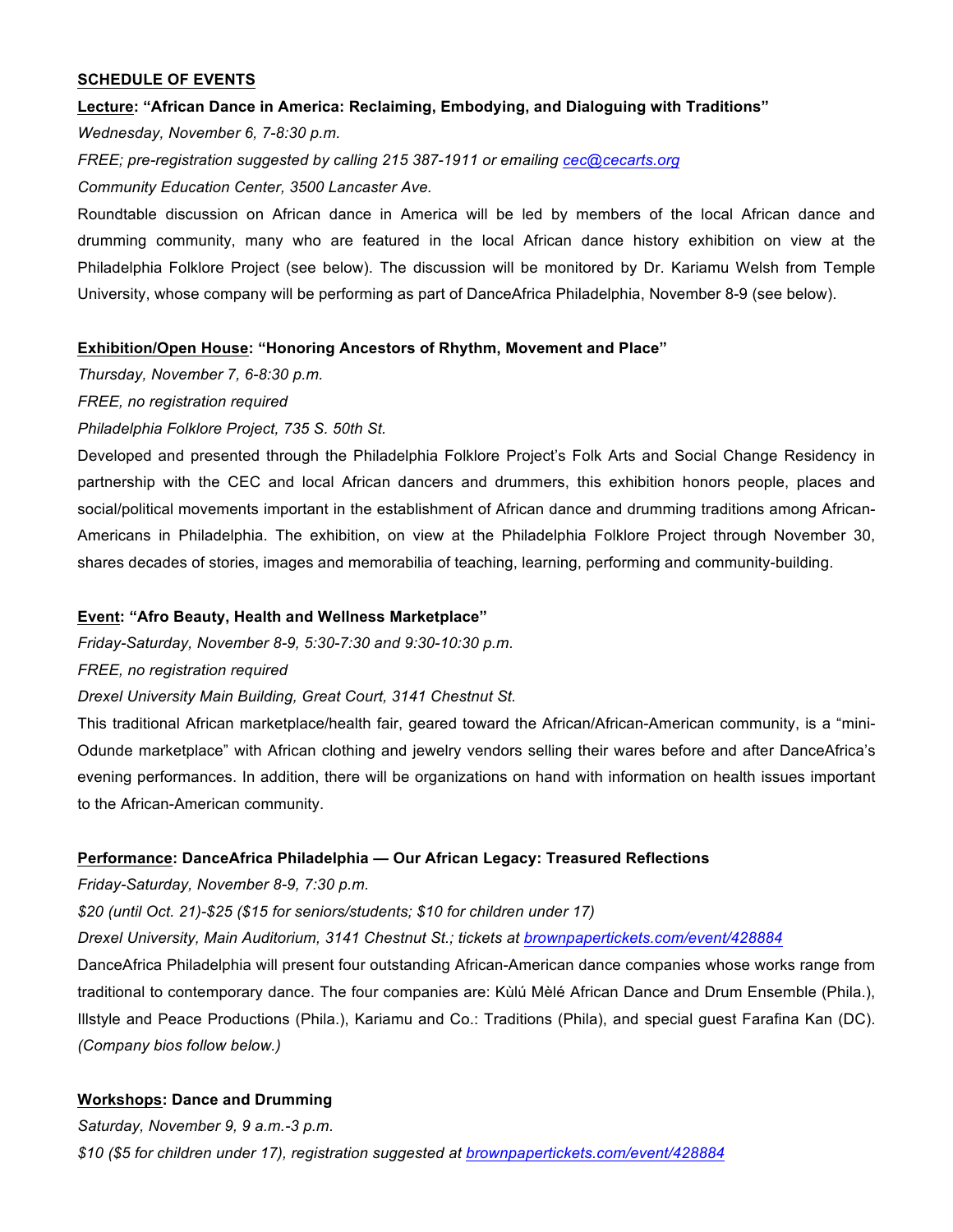### *Drexel University, Drexel Dance Studio, 3141 Chestnut St.*

Baba Chuck and each of the four dance companies will teach a special dance class, open to both dance professionals and the general community. These classes, ranging from hip-hop and African dance to Malian drum technique and more, are open to all ages and experience levels. For tickets and schedule, visit *brownpapertickets.com/event/428884.*

#### **About the Performers**

Founded in 1969, **Kùlú Mèlé African Dance and Drum Ensemble** is highly respected as the longest-running African dance company in Philadelphia. Dedicated to preserving the culture and aesthetic of traditional dance and music of Africa and the African Diaspora, the touring company performs nationally and internationally, in addition to presenting workshops, residencies, apprenticeships and study tours to reclaim traditional cultural practices. Kùlú Mèlé African Dance and Drum Ensemble has performed during DanceAfrica at the Brooklyn Academy of Music on several occasions and has won numerous awards and grants, including from the Pew Center of Arts and Heritage and the Knight Foundation. For more information, visit kulumele.org.

Founded in 2002 by Brandon "Peace" Albright, formerly of Rennie Harris Puremovement, and Forrest Webb of the Illstyle Rockers, the Philadelphia-based **Illstyle & Peace Productions** fuses the movement and spirit of old-school hip-hop with other styles of dance such as ballet, jazz and tap. Of this young company's participation in DanceAfrica's 33rd year at BAM, *The New York Times* said: "The[y] brought a welcome, raucous humor to the stage with killer dancing." The company also has a passion for working with young people, especially around nonviolence issues. Illstyle tours extensively, both nationally and internationally; this past season, the company was selected by the U.S. State Department to tour Russia, Belarus and the Ukraine through DanceMotion USA.

**Farafina Kan** (*The Sound of Africa*) is a Washington, D.C.-based professional performing arts company dedicated to enhancing the history, integrity and representation of traditional African dance and music through high-quality performances. Under the tutelage of international performing arts legends, the company prides itself on professionalism, artistry and continual learning and is known for its highly developed arts and education program. This will be a return to DanceAfrica for the troupe.

Founded in 1970, **Kariamu and Company: Traditions** is a Philadelphia-based collection of dancers who seek to broaden and deepen the genre of African dance with contemporary choreography, music and poetry. Using the Umfundalai technique created by company founder Dr. Kariamu Welsh, Kariamu & Company reaches its audiences with political, social and cultural commentary situated in African and African Diasporan contexts. In its 43 years of excellence, the base of the company has moved from Buffalo, N.Y., to Zimbabwe, to its current home in Philadelphia. For more information, visit www.umfundalai.org.

#### **About Charles "Baba Chuck" Davis**

Dr. Charles "Baba Chuck" Davis is the artistic director and founding elder of DanceAfrica. Founded in 1977, the now-weeklong festival DanceAfrica NYC grew out of a daylong festival that began with an African bazaar and a showcase of many of New York's best known and respected African dance companies. The now-36-year-old